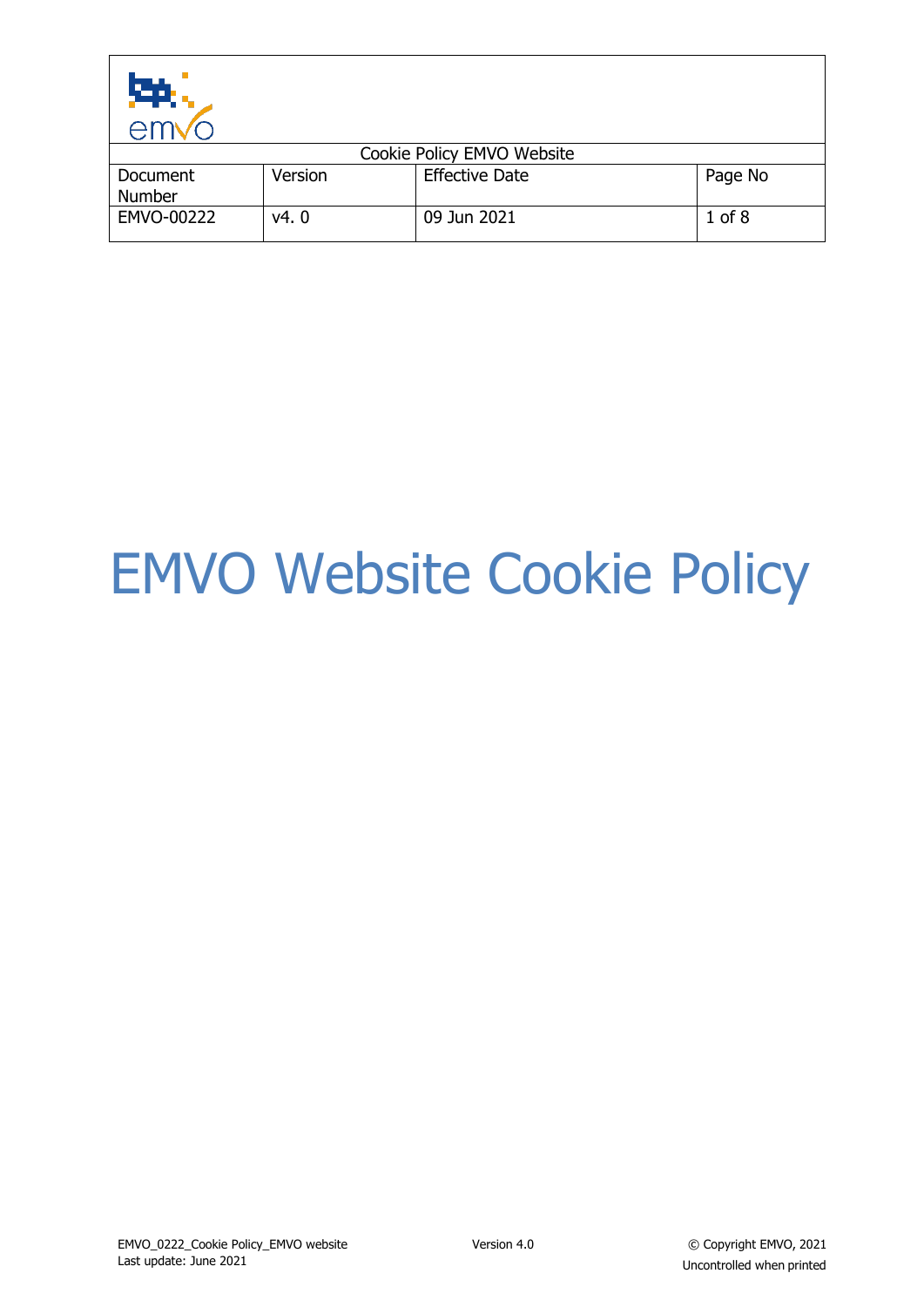

| _______       |         |                            |            |
|---------------|---------|----------------------------|------------|
|               |         | Cookie Policy EMVO Website |            |
| Document      | Version | <b>Effective Date</b>      | Page No    |
| <b>Number</b> |         |                            |            |
| EMVO-00222    | v4. 0   | 09 Jun 2021                | $2$ of $8$ |
|               |         |                            |            |

# <span id="page-1-0"></span>**Contents**

| 1.   |                                                                                |  |
|------|--------------------------------------------------------------------------------|--|
| 2.   |                                                                                |  |
| 3.   |                                                                                |  |
| 4.   |                                                                                |  |
| 4.1. |                                                                                |  |
| 4.2. |                                                                                |  |
| 5.   | How can you control, delete or withdraw your consent to the use of cookies?  5 |  |
| 6.   |                                                                                |  |
| 7.   |                                                                                |  |
| 7.1. |                                                                                |  |
| 7.2. |                                                                                |  |
| 7.3. |                                                                                |  |
| 7.4. |                                                                                |  |
| 7.5. |                                                                                |  |
| 7.6. |                                                                                |  |
| 7.7. |                                                                                |  |
| 8.   |                                                                                |  |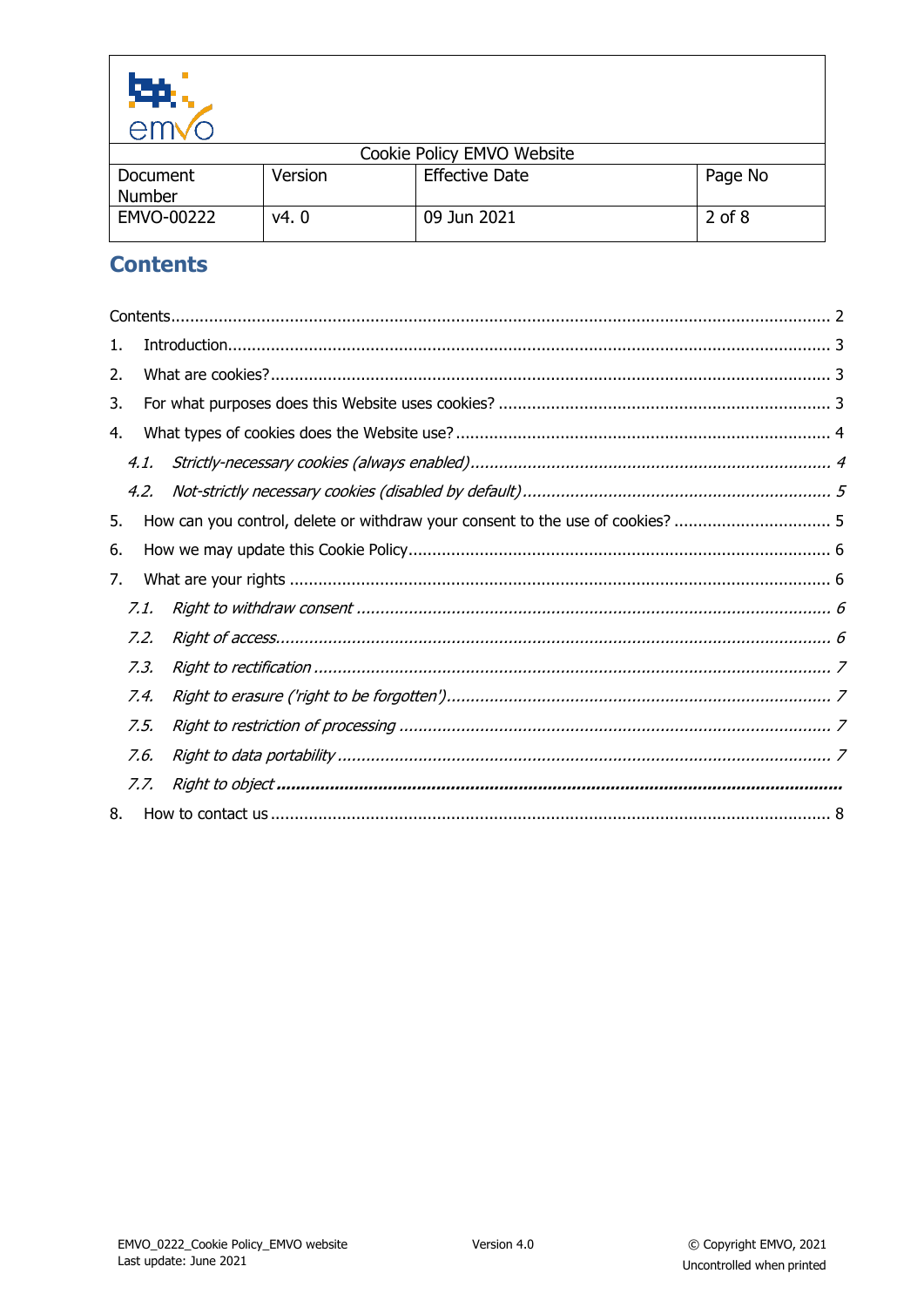

| UTTIV U                   |         |                            |         |
|---------------------------|---------|----------------------------|---------|
|                           |         | Cookie Policy EMVO Website |         |
| Document<br><b>Number</b> | Version | <b>Effective Date</b>      | Page No |
| EMVO-00222                | v4. 0   | 09 Jun 2021                | 3 of 8  |

# <span id="page-2-0"></span>**1. Introduction**

The Website uses cookies and similar technologies as described below. This Cookie Policy describes the purposes for which European Medicines Verification Organisation A.S.B.L., with registered office at rue du Commerce 123, 1000 Brussels, Belgium, VAT BE 0638.801.022 RPR/RPM Bruxelles ("**EMVO**", "**we**", "**us**", or "**our**") uses cookies and other tracking technologies and what types of cookies we use on the website at<https://emvo-medicines.eu/> (the "**Website**"). We will inform you about how you can prevent these cookies from being stored, noted that this may downgrade or disable certain elements of the functionality of the Website.

Please refer to our [Privacy Policy](https://emvo-medicines.eu/document/privacy-policy/) for more information about how EMVO will process your personal data in the context of your use of this Website.

#### <span id="page-2-1"></span>**2. What are cookies?**

Cookies are files or pieces of information that may be stored on your computer (or other internet enabled devices, such as a smartphone or tablet) when you visit this Website. A cookie will usually contain the name of the website from which the cookie has come from, the "lifetime" of the cookie (i.e. how long the cookie will remain on your device), and a value, which is usually a randomly generated unique number.

Two types of cookies may be used, "session cookies" and "persistent cookies". Session cookies are automatically deleted at the end of your browsing session. Persistent cookies remain longer on your device, for the duration of each specific cookie, and will remain valid until its set expiry date (unless deleted by the user before the expiry date).

Cookies can be used by web servers to identify and track users as they navigate different pages on a website and identify users returning to a website. Cookies do not contain any information that personally identifies you, but personal information that EMVO stores about you may be linked to the information stored in and obtained from cookies

# <span id="page-2-2"></span>**3. For what purposes does this Website uses cookies?**

Many cookies on this Website perform essential functions or services you have requested or are used for security purposes, as further described in the section below.

EMVO uses cookies to make this Website easier to use. Cookies may also be used to help speed up your future activities and experience on the Website. We also use cookies to compile anonymous, aggregated statistics that allow us to understand how users use the Website and to help us improve the structure and content of the Website (for example, by monitoring which features of the Website are being used, which pages are visited, how often, and what information is downloaded).

For "Strictly-necessary cookies", we are processing your personal data for our legitimate purposes explained below. Concerning not-strictly necessary cookies, we are processing your personal data based on your consent for the purposes explained below. Your consent is collected and registered following the selection of your cookie preferences in our cookie banner. You will always be able to withdraw your consent and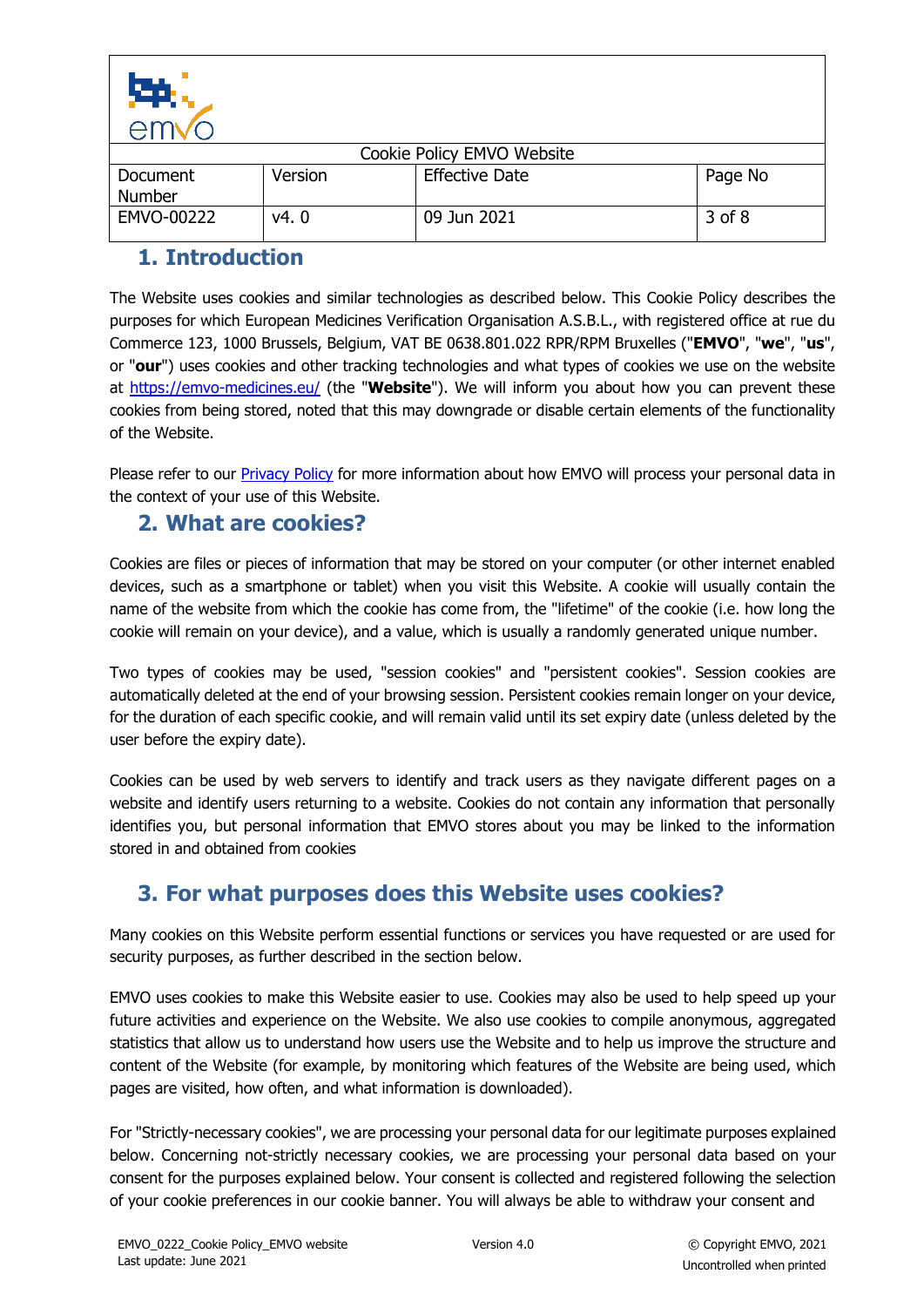

change your choice by using the "Cookie settings" banner (shown below). If you disable cookies that we use, this may impact your user experience while on this Website.

| We use cookies on our website to give you the most<br>relevant experience by remembering your preferences and<br>repeat visits. By clicking "Accept", you consent to the use<br>of ALL the cookies. However you may visit Cookie Settings<br>to provide a controlled consent. |               |  |
|-------------------------------------------------------------------------------------------------------------------------------------------------------------------------------------------------------------------------------------------------------------------------------|---------------|--|
| Cookie settings                                                                                                                                                                                                                                                               | <b>ACCEPT</b> |  |

# <span id="page-3-0"></span>**4. What types of cookies does the Website use?**

The tables below summarises the different types of cookies we use on the Website, together with their respective purposes and duration.

#### **4.1. Strictly-necessary cookies (always enabled)**

<span id="page-3-1"></span>Strictly-necessary cookies are absolutely essential for the Website to function properly. This category only includes cookies that ensure basic functionalities and security features of the Website. These cookies do not store any personal information.

| <b>Cookie Name</b>                       | <b>Purpose of the cookie</b>                                                                                                                | <b>Duration</b><br>the<br>Ωf<br>cookie |
|------------------------------------------|---------------------------------------------------------------------------------------------------------------------------------------------|----------------------------------------|
| CookieLawinfoConsent                     | This cookie is used to see whether a user has<br>consented to using cookies on our Website.                                                 | Persistent                             |
| cli_user_preference                      | This cookie stores the client/user's cookie<br>preference on our Website.                                                                   | Persistent                             |
| cookielawinfo-checkbox-<br>necessary     | This cookie checks whether the user has<br>consented to the usage of cookies specifically<br>under the "Necessary" category on our Website. | Persistent                             |
| cookielawinfo-checkbox-<br>non-necessary | This cookie checks whether the user has<br>consented to using cookies specifically under the<br>"Non-necessary" category on our Website.    | Persistent                             |
| viewed_cookie_policy                     | This cookie is used to see whether a user has<br>consented to using cookies on our Website.                                                 | Persistent                             |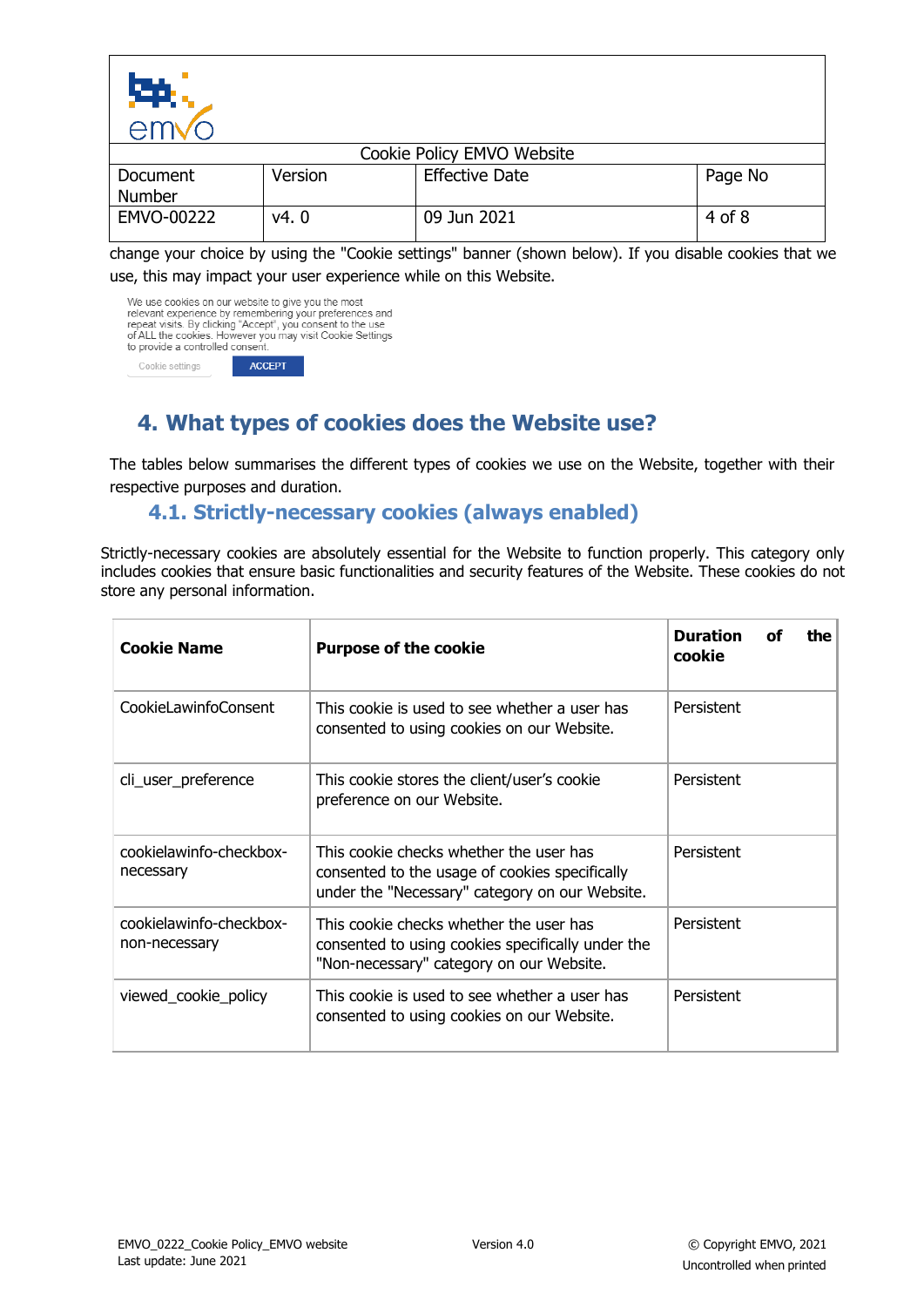

| <b>CHIV</b>               |         |                            |            |
|---------------------------|---------|----------------------------|------------|
|                           |         | Cookie Policy EMVO Website |            |
| Document<br><b>Number</b> | Version | <b>Effective Date</b>      | Page No    |
| EMVO-00222                | v4.0    | 09 Jun 2021                | $5$ of $8$ |

# <span id="page-4-0"></span>**4.2. Not-strictly necessary cookies (disabled by default)**

When you visit the Website, you may receive cookies from third party websites or domains. We do not control the placing of these cookies and you should check the relevant third party's website for more information about these cookies. The relevant third party is responsible for providing you with information regarding the cookies they place and obtaining your consent before placing cookies on your device.

Note: Please be aware that by subscribing to the EVI, you consent to the activation of reCAPTCHA and the cookies associated with this service.

| <b>Cookie Name</b> | <b>Purpose of the cookie</b>                                                                                                                                                                                                                                         | <b>Duration</b><br>the<br>οf<br>cookie |
|--------------------|----------------------------------------------------------------------------------------------------------------------------------------------------------------------------------------------------------------------------------------------------------------------|----------------------------------------|
| <b>CONSENT</b>     | This cookie is used to replace the pictures of the<br>google reCAPTCHA                                                                                                                                                                                               | Persistent                             |
| <b>NID</b>         | Helps customise ads on Google properties like<br>Google Search. For example, we use such cookies<br>to remember your most recent searches, your<br>previous interactions with an advertiser's ads or<br>search results, and your visits to an advertser's<br>website | Persistent                             |

#### <span id="page-4-1"></span>**5. How can you control, delete or withdraw your consent to the use of cookies?**

If you wish to withdraw your consent to our use of cookies on this Website, or if you wish to delete or control the placing of cookies on your computer, you can (i) use the "cookie settings" (shown above), (ii) use the tools described in the table above or (iii) change your browser settings to block cookies or to alert you when cookies are being sent to your device. There are a number of ways to manage cookies. Please refer to your browser instructions or help screen to learn more about how to adjust or modify your browser settings at:

- **Internet [Explorer](https://support.microsoft.com/en-us/help/17442/windows-internet-explorer-delete-manage-cookies)**
- **[Chrome](https://support.google.com/chrome/answer/95647?co=GENIE.Platform%3DDesktop&hl=en)**
- [Firefox](http://support.mozilla.org/en-US/kb/enable-and-disable-cookies-website-preferences?s=cookies&r=5&as=s)
- **[Safari](https://support.apple.com/en-gb/guide/safari/sfri11471/mac)**
- [Microsoft Edge](https://support.microsoft.com/en-us/microsoft-edge/view-cookies-in-microsoft-edge-a7d95376-f2cd-8e4a-25dc-1de753474879)

If you disable the cookies that the Website uses, this may impact your experience while on the Website, for example you may not be able to visit certain areas of the Website or you may not receive personalised information when you visit the Website.

You can also delete cookies already stored on your computer. Again, doing this may have a negative impact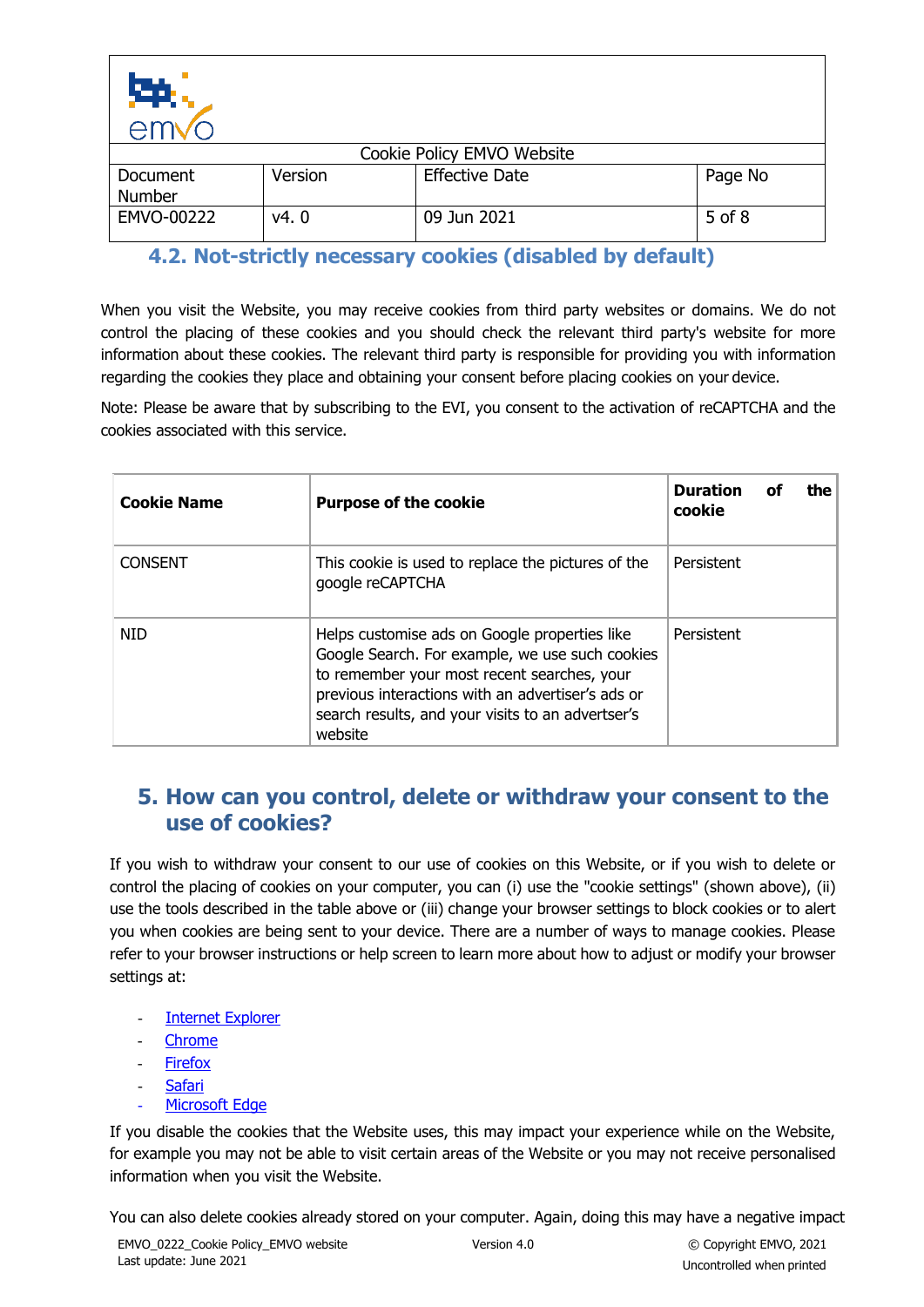

| CITIVU                    |         |                            |         |
|---------------------------|---------|----------------------------|---------|
|                           |         | Cookie Policy EMVO Website |         |
| Document<br><b>Number</b> | Version | <b>Effective Date</b>      | Page No |
| EMVO-00222                | v4.0    | 09 Jun 2021                | 6 of 8  |

on the usability of many websites.

# <span id="page-5-0"></span>**6. How we may update this Cookie Policy**

Except to the extent limited by applicable law, EMVO reserves the right, in its sole discretion, to change, modify, and/or add all or parts of this Cookie Policy, at any time. Any change to this Cookie Policy will be posted on this page and notified to you by e-mail (where appropriate or required by law and to the extent that you have provided us with your e-mail address). We shall indicate in the footer of the Cookie Policy the date when it was most recently updated.

# <span id="page-5-1"></span>**7. What are your rights**

You, as an individual whose personal data is processed as described in this Cookie Policy, have a number of rights which are summarised in broad terms as laid down in the following list. Please note that exercising these rights is subject to certain requirements and conditions as set forth in applicable law.

If you wish to access personal data about you or exercise any of the rights listed below, you should apply in writing to the contact details identified in Section [8](#page-7-0) below.

## **7.1. Right to withdraw consent**

<span id="page-5-2"></span>If you have declared your consent for any Personal Data processing activities as described in this Cookie Policy, you can withdraw this consent at any time with future effect. Such a withdrawal will not affect the lawfulness of the processing prior to withdrawal of the consent.

For the placement of cookies in particular, you will always be able to withdraw your consent by using the "cookie settings" (shown below). If you disable cookies that we use, this may impact your user experience while on this Website.



## **7.2. Right of access**

<span id="page-5-3"></span>You have the right to obtain confirmation from us as to whether or not your personal data is processed, and, where that is the case, to request access to that personal data including, without limitation, the categories of personal data concerned, the purposes of the processing and the recipients or categories of recipients. We do have to take into account the rights and freedoms of others, so this is not an absolute right. If you want to request more than one copy of the personal data, we may charge a reasonable fee based on administrative costs.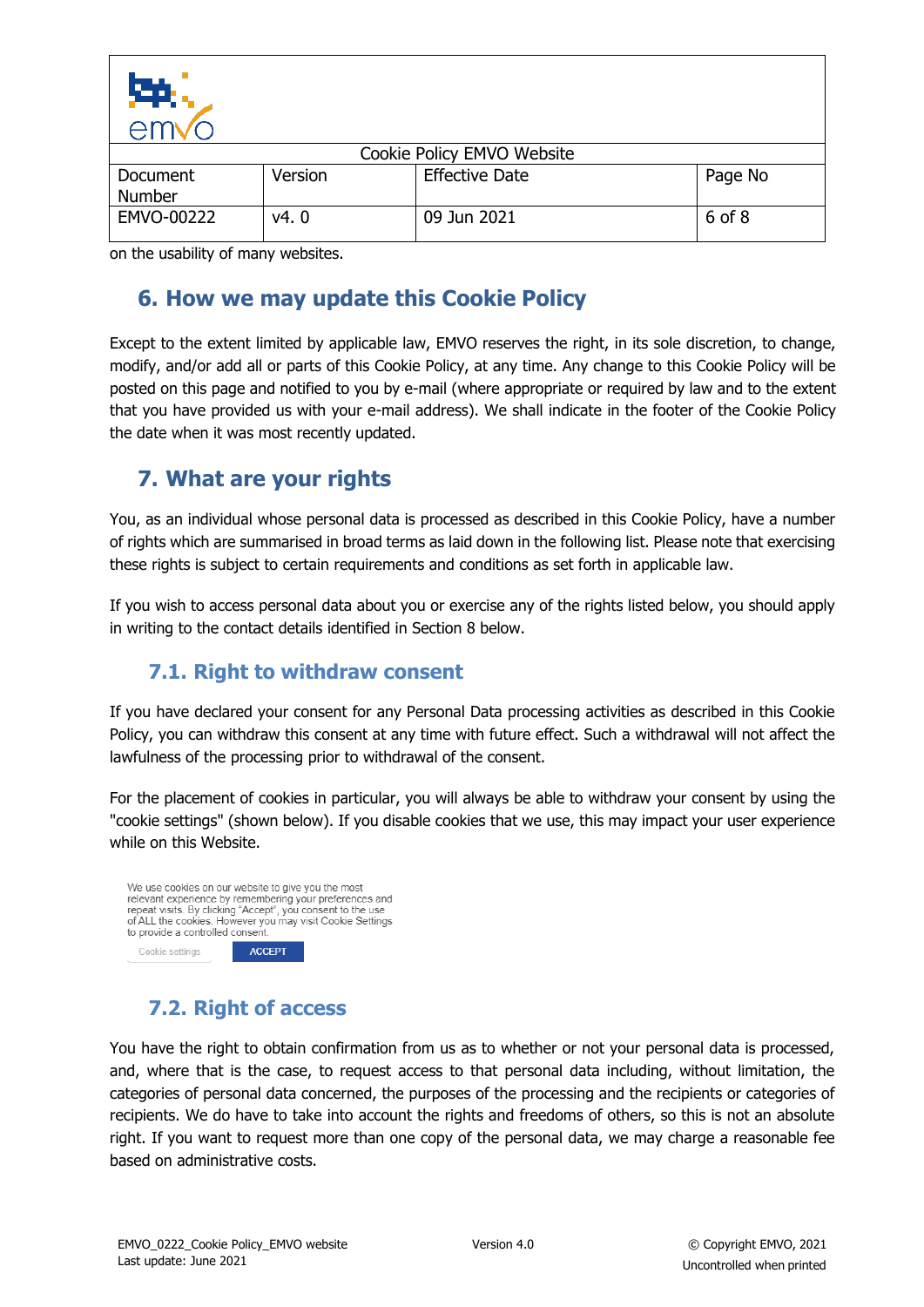

| ⇒HIV(                     |         |                            |         |
|---------------------------|---------|----------------------------|---------|
|                           |         | Cookie Policy EMVO Website |         |
| Document<br><b>Number</b> | Version | <b>Effective Date</b>      | Page No |
| EMVO-00222                | v4.0    | 09 Jun 2021                | 7 of 8  |

## **7.3. Right to rectification**

<span id="page-6-0"></span>You have the right to obtain from us the rectification or completion of inaccurate or incomplete personal data concerning you.

# **7.4. Right to erasure ('right to be forgotten')**

<span id="page-6-1"></span>You have the right to obtain from us the erasure of personal data concerning you in certain circumstances as defined under applicable law.

## **7.5. Right to restriction of processing**

<span id="page-6-2"></span>In certain circumstances as defined under applicable law, you have the right to request that we restrict processing of personal data about you.

## **7.6. Right to data portability**

<span id="page-6-3"></span>In certain circumstances as defined under applicable law, you have the right to receive personal data concerning you, which you have provided to us, in a structured, commonly used and machine-readable format and you may have the right to transmit that personal data to another controller.

# **7.7. Right to object**

In certain circumstances as defined under applicable law, you have the right to object, on grounds relating to your particular situation, at any time to the processing of personal data about you by us and we can be required to no longer process personal data about you.

When your personal data is processed for direct marketing purposes, you have the right to object at any time to the processing of your personal data for such direct marketing purposes (including profiling insofar as it relates to such direct marketing).